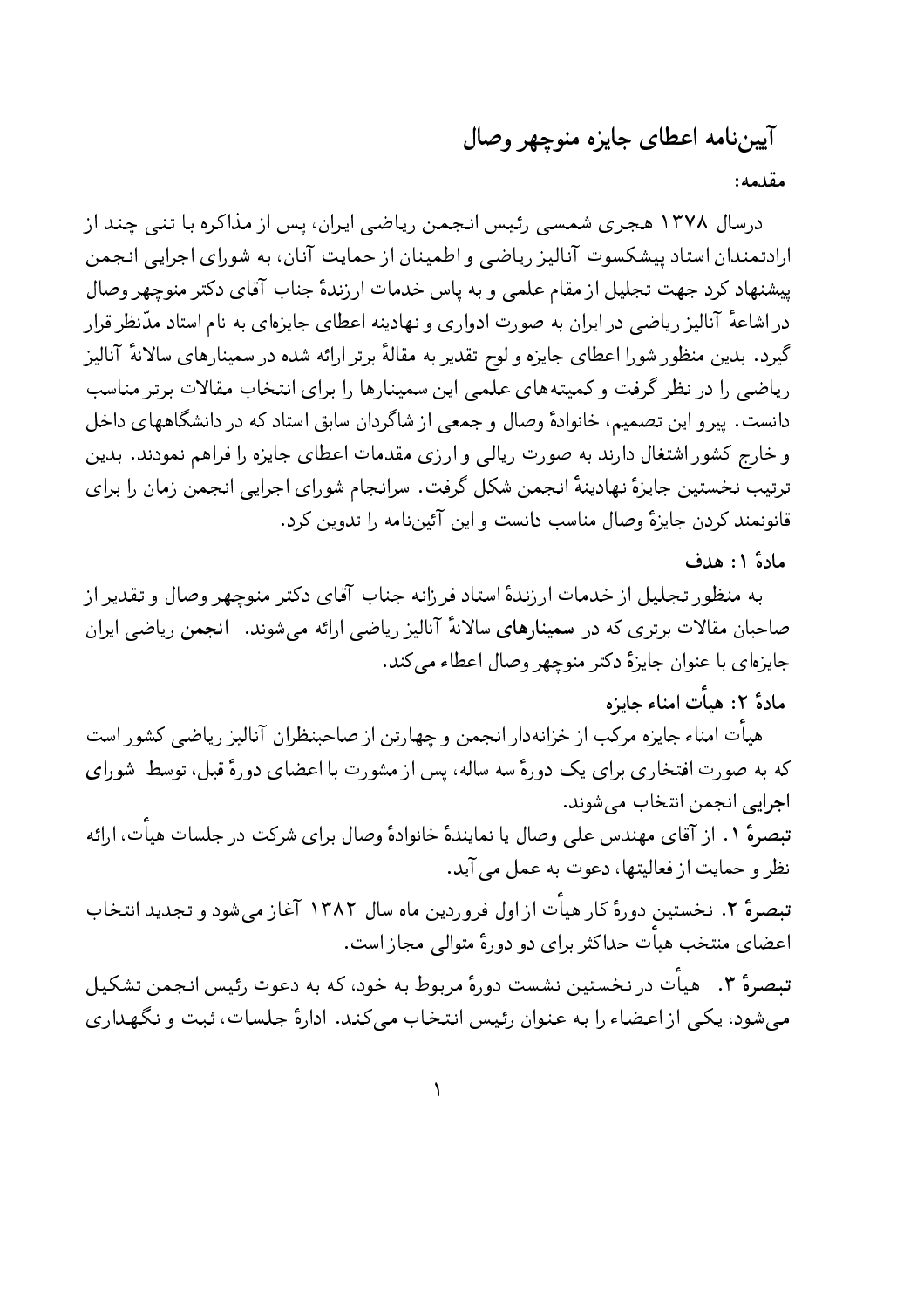صورتجلسات و سایر اوراق لازم و همچنین انجام مکاتبات مربوط برعهدهٔ رئیس هیأت است. مادة ٣: وظايف هيأت امناء جايزه

- ۱.۲ تلاش برای تأمین هزینهها و تقویت منابع مالی، از طریق ارتباط با اشخاص حقیقی و حقوقی و ترغیب آنان جهت کمک به تداوم اعطای جایزه و تعالی آن.
	- ٢.٢ قبول يا , دّ هدايا.
	- ۳.۳ تعیین نوع، میزان، زمان و نحوهٔ اعطای جایزه.
	- ۴.۲ کمک به شورای اجرایی در برگزاری مرتب و پربار سمینارها.
- ۵.۲ تدوین و تصویب فرمها، معیارها، امتیازبندیها و دستورالعملهای لازم جهت ارسال، به دبیران كميتەھاي علمى سمينارها.
	- ٦.٢ بررسی پیشنهادهای کمیتههای علمی سمینارها جهت انتخاب نهایی آثار برجسته.
- ۷.۳ ارائه گزارش نهایی و برآورد هزینههای لازم به شورای اجرایی جهت تأیید و صدور دستور يرداخت طبق ماده ۵.
	- ۸.۲ هماهنگے یا شورای اجرایی جهت برگزاری شاپستهٔ مراسم اعطای جایزه.
	- ۹.۳ انجام هر اقدام لازم دیگر با توجه به مفاد اساسنامهٔ انجمن و این آییننامه.
		- مادهٔ ۴: روش انتخاب آثار برجسته

کمیتهٔ علمی سمینار آنالیز ریاضی که در آن نمایندگان انجمن هم عضویت دارند با استفاده از فرمها، معیارها، امتیازبندیها و دستورالعملهای موضوع بند ۵.۳ بهترین آثار ارائه شده را برمیگزیند. دبیر کمپتۂ علمے ،موظف است صورتجلسۂ مربوط را که به تاّیید اعضای کمپتۂ علمے ,رسیدہ باشد حداکثر شش ماه پس از برگزاری سمینار به رئیس هیأت امناء جایزه و نسخهای از آن را به رئیس انجمن بفرستند.

مادهٔ ۵: پرداخت هزینهها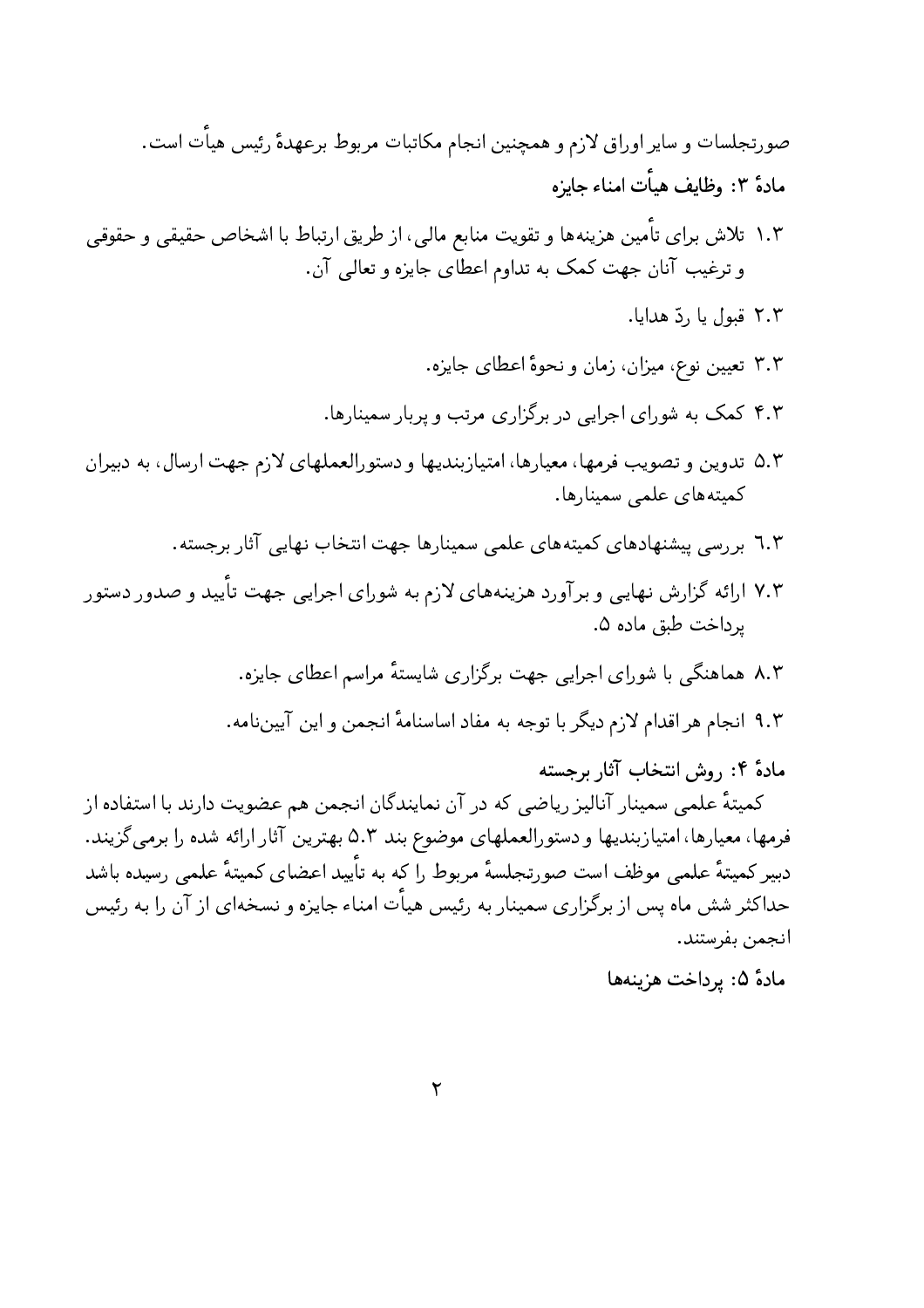- ۱.۵ دو حساب ویژهٔ بلند مدت شمارهٔ ۱۰۱۳٦۳۹ و کوتاه مدت شمارهٔ ۲٫۱٦۸۹/۲ متزد بانک ملت شعبهٔ بهجت آباد با کد ٦٣١٩٨ به نام انجمن رياضي ايران افتتاح شدهاند که به جايزهً دکتر منوچهر وصال اختصاص دارند. برداشت از این حسابها تنها بر اساس مفاد این آییننامه مجاز است. مجموع مبالغی که به منظور اعطای هر جایزه هزینه میشود نباید از 4 سود حساب بلندمدت مزبور، در فاصله زمانی مربوط، تجاوز کند.
- ٢.۵ رئيس هيأت امناء جايزه گزارش مكتوب كار هيأت را كه نتيجهٔ نهايي انتخاب اثر برتر و ريز کلیهٔ هزینهها را در بردارد جهت طرح در شورای اجرایی به انجمن میفرستد. شورا پس از بررسی گزارش، اجازهٔ تهیهٔ لوح، خرید جایزه و برداشت هزینهها را از حسابهای ویژهٔ جایزه صادر مے کند.

تبصرهٔ ۴. در ترازنامهٔ مالی که در هر سال به مجمع عمومی انجمن ارائه میشود، دخل و خرج و موجودي اين دو حساب، با ذكر نام جايزه، به تفكيك ذكر خواهند شد.

مادة ٦: تغيير آئين نامه

هر گونه تغییر در مفاد این آییننامه، با پیشنهاد هیأت امناء جایزه و تصویب شورای اجرایی انجمن انجام مي شود و متن آن در خبرنامهٔ انجمن درج مي گردد. این آییننامه در شش ماده و چهار تبصره در نشست مورخ ۸۱٬۱۱/۱۴ شورای اجرایی انجمن

ریاضی ایران تصویب شد. فهرست برندگان این جایزه تاکنون به شرح زیر است.